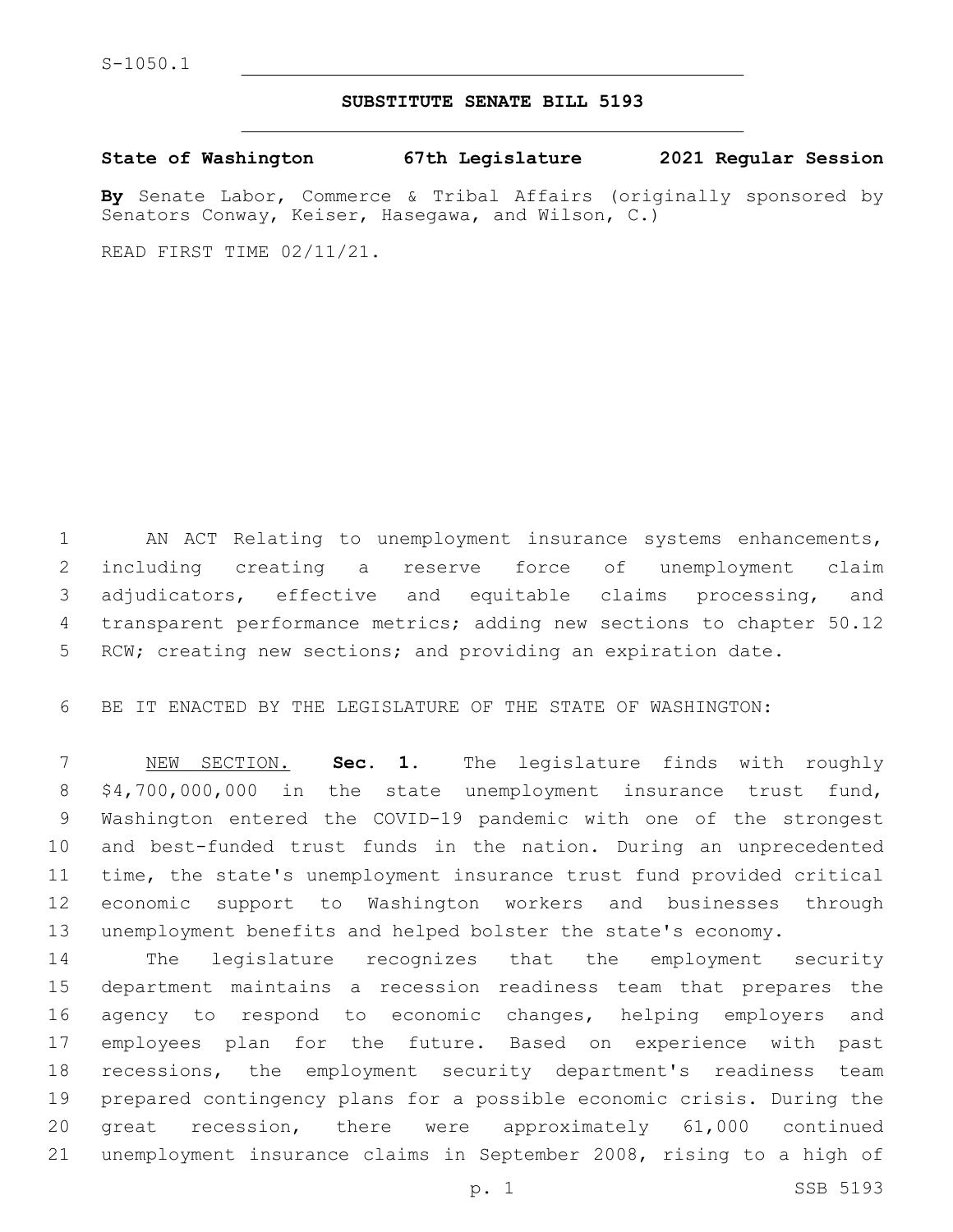approximately 173,000 claims in January of 2010, a period of 16 months. During the first three months of COVID-19, unemployment insurance claims were more than double those filed during the great recession, a time period that was seven times longer. From February 2020 to April 2020, unemployment insurance claims went from approximately 62,000 to approximately 447,000 claims. The sudden magnitude of claimants overwhelmed the system; contributing to Washingtonians waiting months for their earned benefits and facing 9 deep economic insecurity.

 The legislature finds that, despite conscientious economic emergency planning by the employment security department, claims processing issues are central problems encumbering the employment security department's ability to timely meet a suddenly increased demand for benefits. Immediate additional measures to facilitate 15 rapid and equitable provision of unemployment benefits now, and enhanced preparation to do so in future economic downturns or 17 emergencies, are critically important.

 The legislature further finds that a federal retroactive funding model that looks back instead of preparing for potential economic shocks ahead was a major contributing factor to the challenges faced by all states during the COVID-19 pandemic in quickly paying benefits to unemployed workers. Our employment security department cannot quickly scale up for increased workloads and new programs if its administrative funding is based on funding that looks backward 25 instead of forward.

 Amid an unprecedented need for benefits and stresses on our unemployment insurance program, the legislature intends to create a pool of qualified unemployment insurance claim adjudicators, reduce claimants' need for assistance, assure transparency of claims processing performance measures, and make other system enhancements. Together, these systems enhancements will ensure quicker claim resolution and benefit payment; thus providing critical economic 33 support during future unemployment crises.

 NEW SECTION. **Sec. 2.** A new section is added to chapter 50.12 35 RCW to read as follows:

 (1) The employment security department must create an annual training program to prepare a reserve force of skilled unemployment insurance claim adjudicators who can be available quickly when claims volume demands.39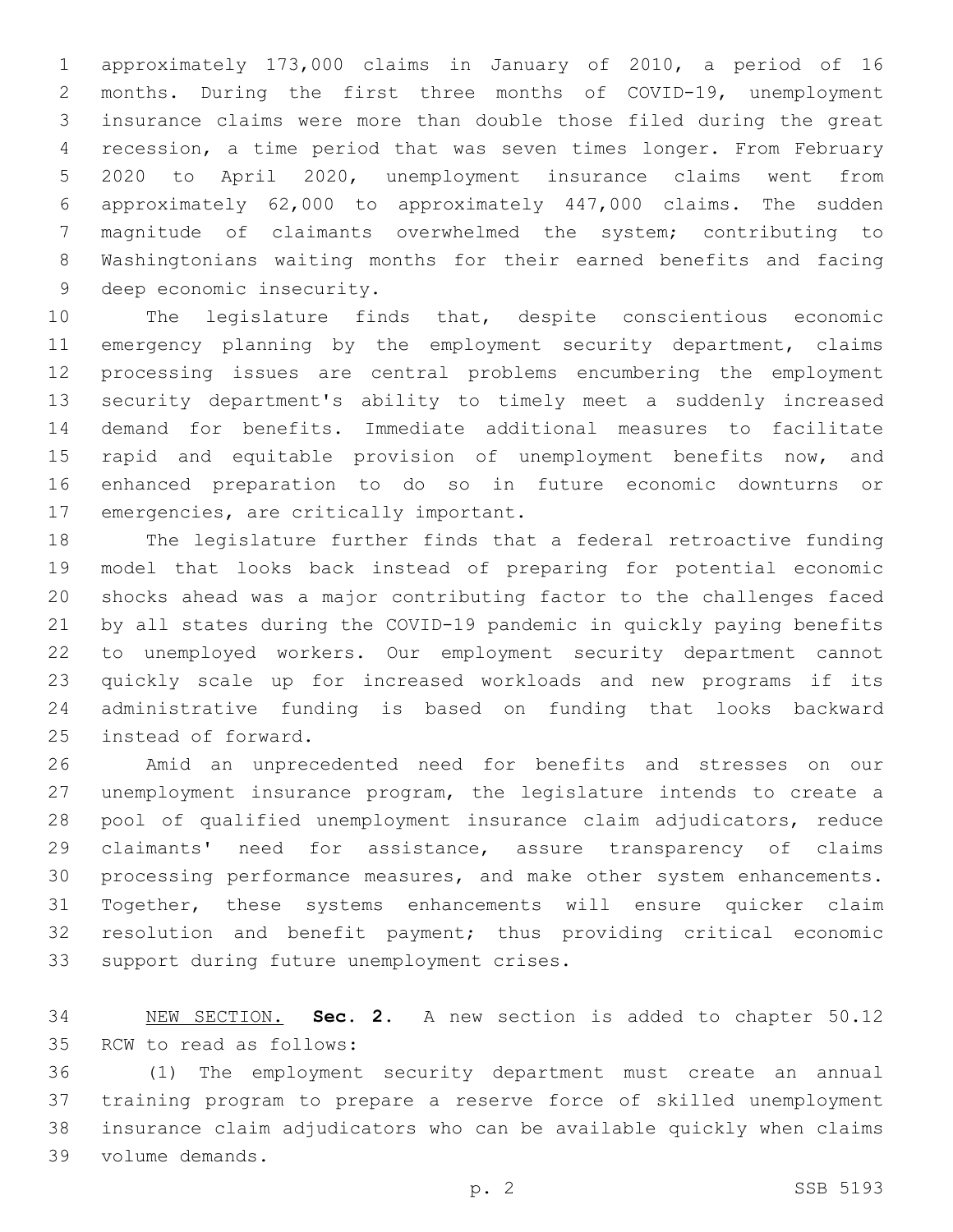- 
- 1 (2) The program must:

 (a) Be open to both state and other public employees and private citizens;3

 (b) Be of sufficient quality that persons completing the training and any required continuing education would be ready to work as an unemployment insurance claim adjudicator within one week of commencing employment with the employment security department; and

 (c) Provide a certification of completion to participants who 9 complete the program.

 (3) The office of financial management must collaborate with the employment security department to provide opportunities for state employees, who meet the minimum qualifications to work as an unemployment insurance claim adjudicator, to participate in the 14 annual trainings.

 (4) By October 1, 2021, and each year thereafter, the employment security department must provide a report to the house of representatives committee on labor and workplace standards and the senate committee on labor, commerce, and tribal affairs, or successor committees, on the number of persons with current certifications under subsection (2)(c) of this section, as well as how many were employed by the department and over what period of time.

 NEW SECTION. **Sec. 3.** A new section is added to chapter 50.12 23 RCW to read as follows:

 (1) The department must designate department employees to assure 25 that letters, alerts, and notices produced manually or by the department's unemployment insurance technology system are written in plainly understood language and tested on claimants before they are approved for use. Criteria for approval must include comprehensibility, clarity, and readability. If the messaging of any letter, alert, or notice falls short of those criteria, manual methods of producing a comprehensible version shall be considered while the department waits for their unemployment insurance technology system to incorporate required modifications.

 (2) Determinations and redeterminations must clearly convey applicable statute numbers, a brief explanation of pertinent law, outline of relevant facts, reasoning, decision, and result.

 (3) The department will work with an advisory committee comprised of unemployment insurance advocates to explore establishing: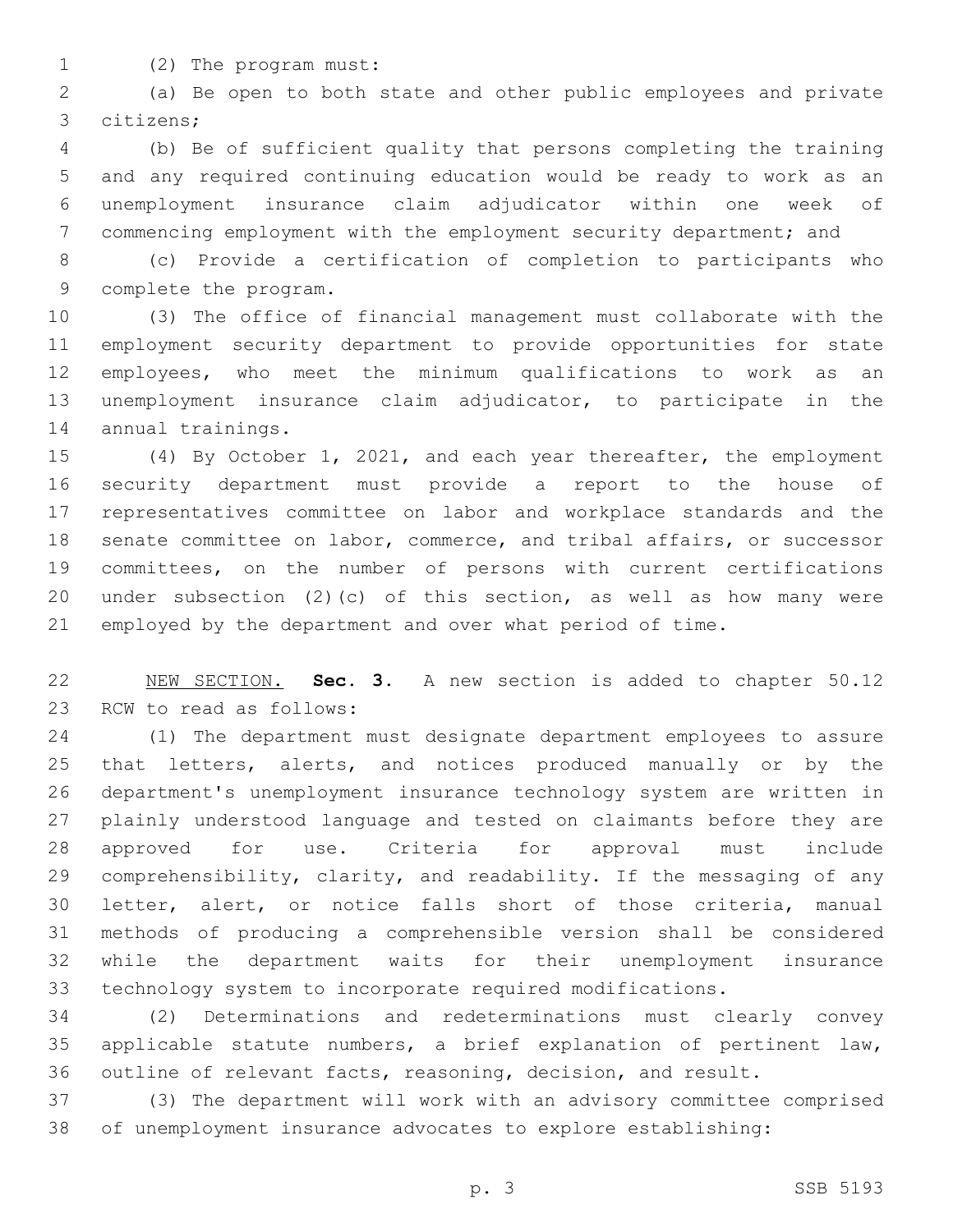(a) Thresholds that will trigger automatic adjustments in department staffing assignments and phone agent staffing levels;

 (b) A pilot to provide a caseworker approach to the claims of a group of claimants with that casework carrying over to reemployment 5 services.

 (4) Dedicated toll-free phone lines must be established for claimants who lack computer skills or access to computers, claimants with disabilities, and claimants with limited English proficiency.

 (5) The department must provide translation of notices sent to claimants as part of their unemployment insurance claims into any of 11 the top 10 languages utilized in the state.

 NEW SECTION. **Sec. 4.** A new section is added to chapter 50.12 13 RCW to read as follows:

(1) The department must maintain an online data dashboard.

 (2) The department must provide quarterly reports with 16 performance metrics that include:

17 (a) Weekly updates of unemployment rates;

 (b) Total numbers of claims paid, amount compensated, claims denied, claims pending in adjudication, claims on which payment has been halted for review, pending appeals, appeals redetermined by the department, and appeals sent to the office of administrative 22 hearings;

 (c) Claims center phone statistics including call volume, hold times, abandoned calls, repeat calls, and all-circuits-busy messages 25 for both claimants and employers;

 (d) Ratio of staff phone agents to employers and ratio of staff 27 phone agents to claimants;

 (e) Number and dollar total of overpayments imposed and 29 overpayment waiver approval rate; and

 (f) The percentage of unemployed persons in the state receiving 31 benefits (recipiency rate).

 NEW SECTION. **Sec. 5.** A new section is added to chapter 50.12 33 RCW to read as follows:

 (1) Within existing state resources and any available federal funds, the department may consult with the other state agencies, including the department of labor and industries, department of commerce, and department of social and health services, to further the department's economic cycle plan and build a cross-agency plan.